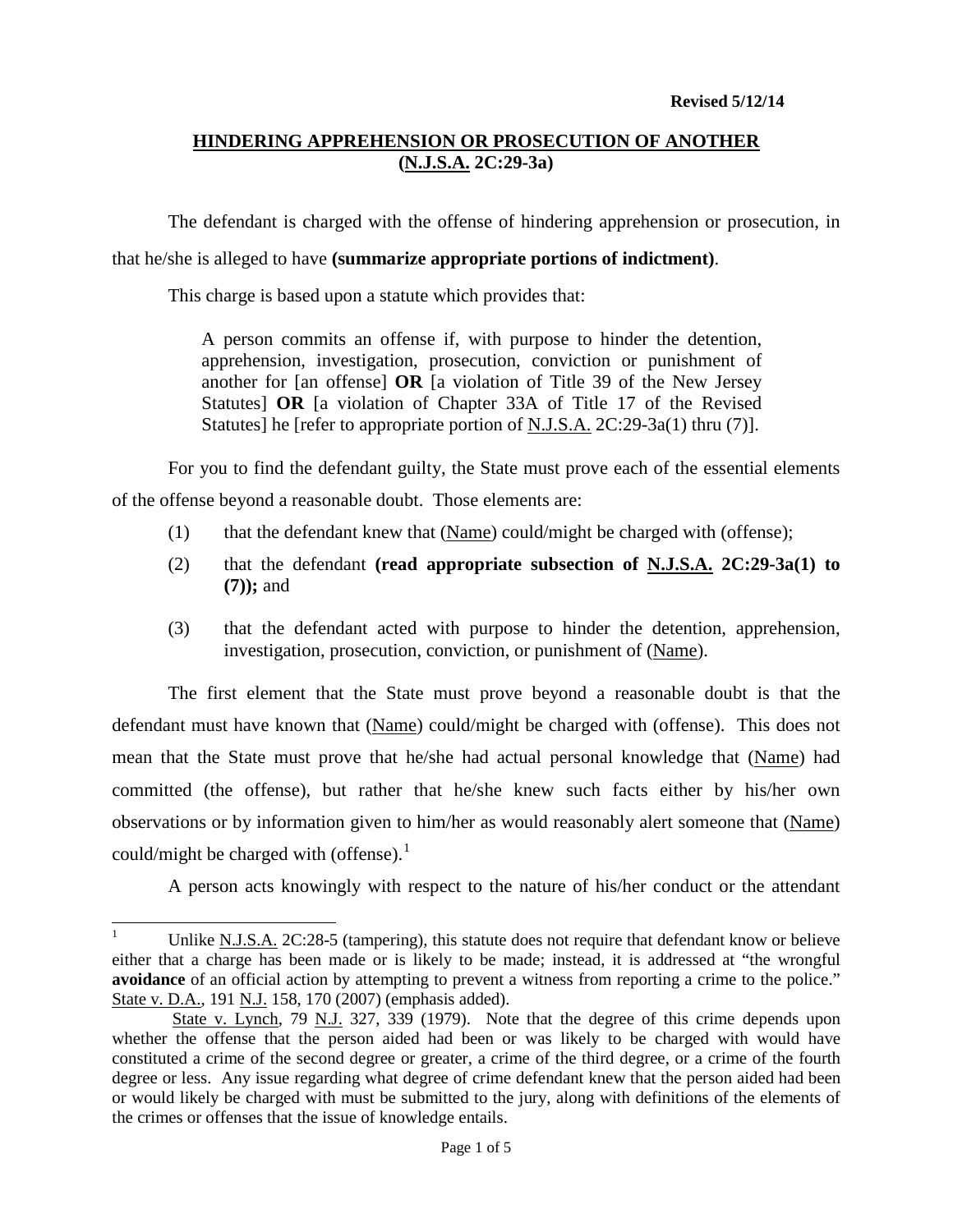circumstances if he/she is aware that his/her conduct is of that nature, or that such circumstances exist, or he/she is aware of a high probability of their existence. A person acts knowingly with respect to a result of his/her conduct if he/she is aware that it is practically certain that his/her conduct will cause such a result. "Knowing," "with knowledge," or equivalent terms have the same meaning. $2$ 

Knowledge is a condition of the mind. It cannot be seen. It can only be determined by inference from defendant's conduct, words or acts. A state of mind is rarely susceptible of direct proof but must ordinarily be inferred from the facts. Therefore, it is not necessary that the State produce witnesses to testify that an accused said that he/she had a certain state of mind when he/she did a particular thing. It is within your power to find that such proof has been furnished beyond a reasonable doubt by inference which may arise from the nature of his/her acts and conduct and from all he/she said and did at the particular time and place and from all surrounding circumstances established by the evidence.

The second element that the State must prove beyond a reasonable doubt is that on (date), the defendant:

(1) harbored or concealed (Name).

Here, the State must prove that the defendant hid, or protected, or sheltered or secreted (Name) from the authorities.

### **OR**

(2) provided (or aided in providing) a weapon (or money, transportation, disguise or other means of avoiding discovery or apprehension or affecting escape) to  $(Name).$ <sup>[3](#page-1-0)</sup>

## **OR**

(3) (suppressed, by way of concealment or destruction, any evidence of the crime) **OR** (tampered with a witness [or informant, document or other source of information]), which (evidence, witness, etc.) might aid in the discovery or apprehension of (Name) or in the lodging of a charge against (him/her).

<span id="page-1-1"></span> $\frac{2}{3}$  N.J.S.A. 2C:2-2b(2).

<span id="page-1-0"></span>See notation in II Commentary: Final Report of the New Jersey Criminal Law Review Commission 284-85 (1971): "Providing a fugitive with funds is an act of equivocal significance. He may use it to escape or hide, to pay debts or go into business, or to support himself or his dependents, or to hire a lawyer. Paragraph b [now 3a(2)] is intended to require proof that money was furnished not merely pursuant to a general desire to promote the offender's plan to remain at large, but specifically to facilitate escape efforts."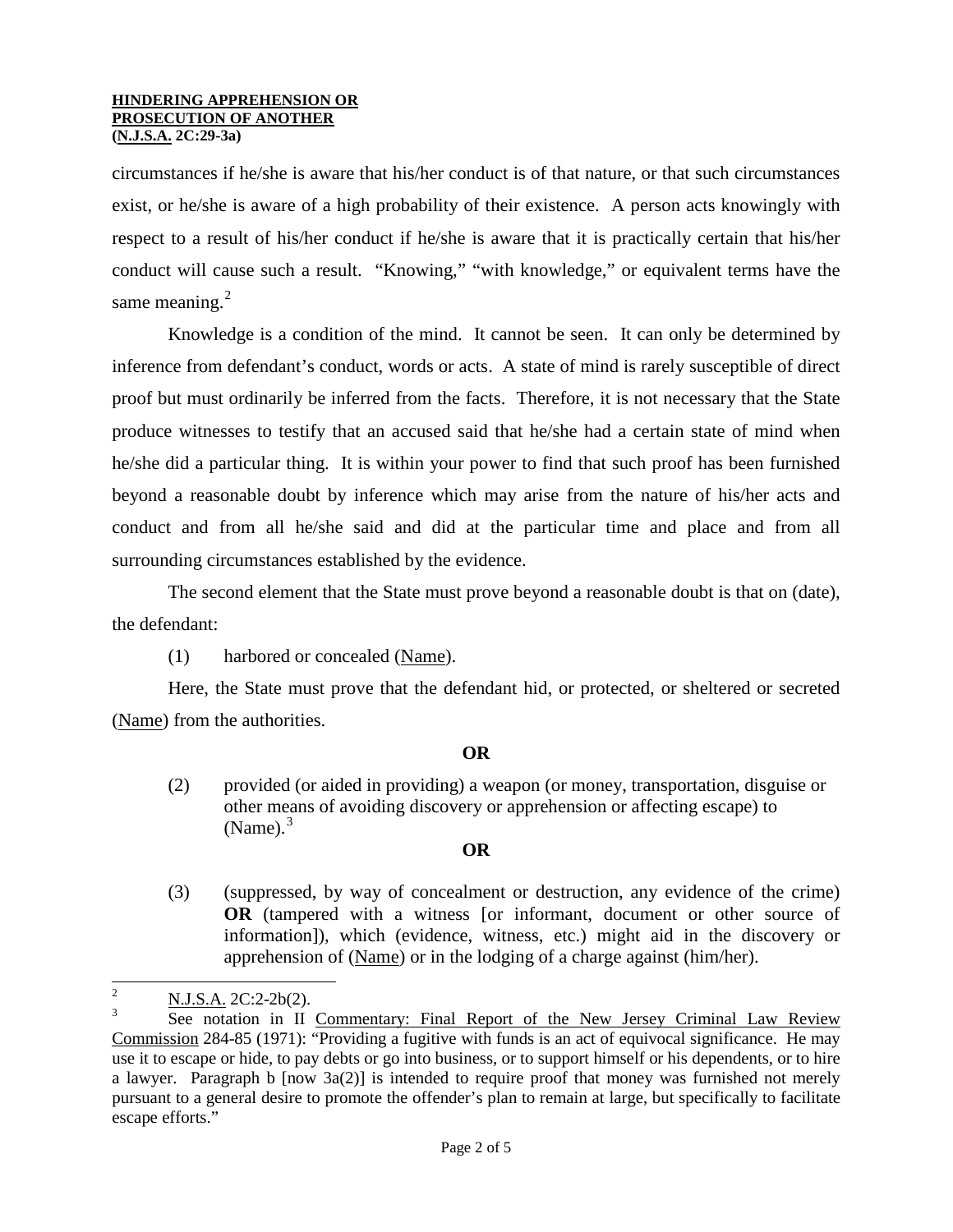### **OR**

([4](#page-1-1)) warned (Name) of impending or imminent discovery or apprehension.<sup>4</sup>

## **OR**

(5) prevented or obstructed, by means of force, intimidation or deception, (Name) from performing an act which might aid in the discovery or apprehension of (other) or in the lodging of a charge against (him/her).

### **OR**

(6) aided (other) to protect or expeditiously profit from an advantage derived from such crime. This means that after the (offense) was committed, the defendant assisted (Name) in carrying out his unlawful objective for a share in the proceeds or some other reason.<sup>[5](#page-2-0)</sup>

#### **OR**

- (7) gave  $6$  false information to
	- (A) a law enforcement officer. A law enforcement officer is a person whose public duties include the power to act as an officer for the detection, apprehension, arrest and conviction of offenders against the laws of the State.<sup>[7](#page-2-2)</sup>

#### **OR**

(B) a civil State Investigator assigned to the Office of Insurance Fraud Prosecutor.

The third element that the State must prove beyond a reasonable doubt is that the defendant acted with the purpose of hindering (Name)'s detention, apprehension, investigation,

<sup>&</sup>lt;sup>4</sup> *Note*: this does not apply to a warning given in connection with an effort to bring another into compliance with law, such as a fellow motorist warning speeders to slow down for a speed trap, or a lawyer advising a client to discontinue illegal activities. Commentary, supra, at 285.

<span id="page-2-0"></span><sup>5</sup> For example, one might act as custodian of the proceeds of a bank robbery until the robbers should agree on a distribution, or help a thief to collect a reward for the return of stolen goods, or to exchange marked ransom money. Commentary, supra, at 285.

<span id="page-2-1"></span>Prior to the enactment of P.L. 1999, c. 297 (December 23, 1999), this subsection read "volunteered false information . . . ," which was read to mean taking the initiative in furnishing false information, rather than simply providing such information in response to questioning. State v. Valentine, 105 N.J. 14 (1987).

<span id="page-2-3"></span><span id="page-2-2"></span>N.J.S.A. 2C:25-19c.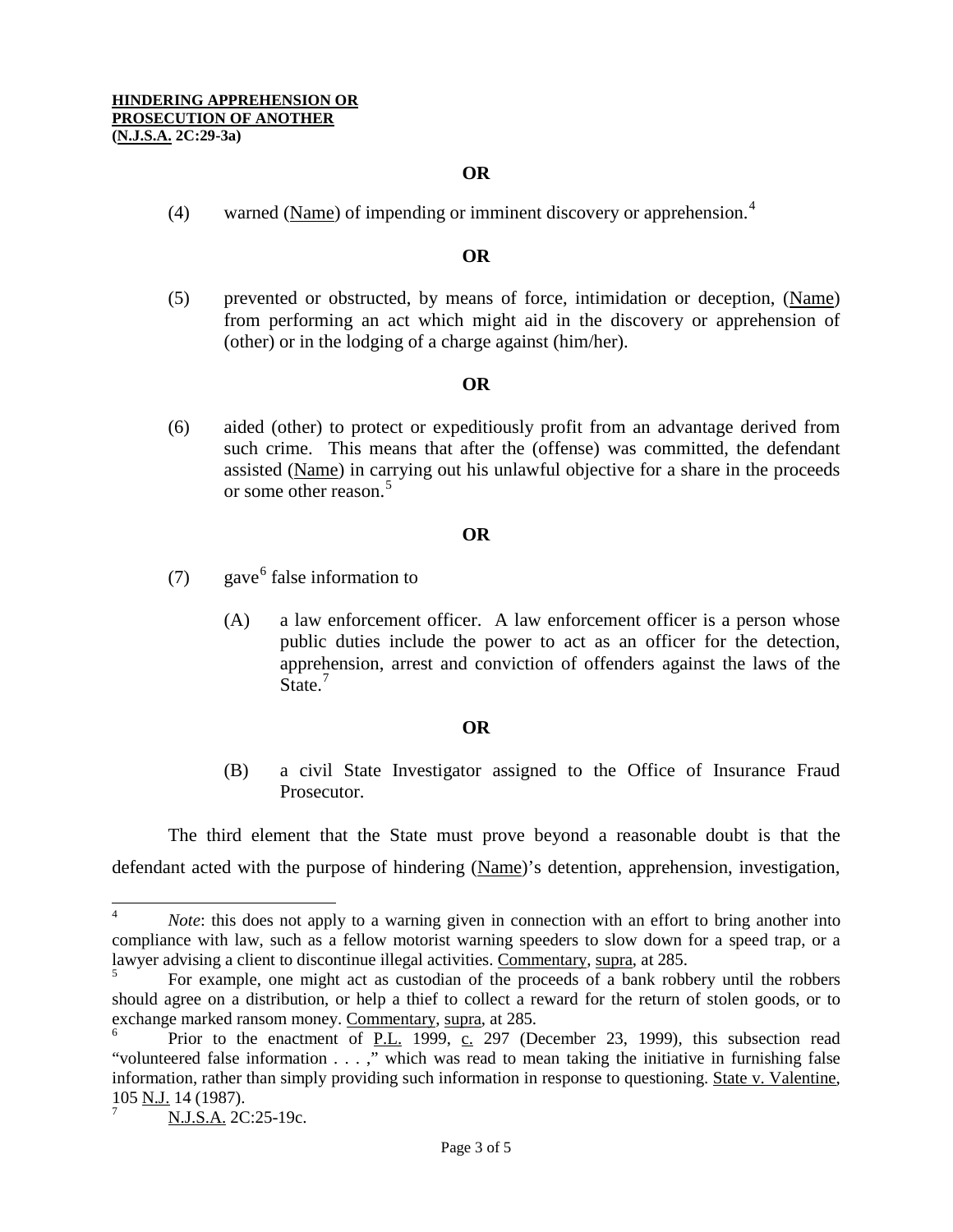prosecution, conviction or punishment for (offense).

A person acts purposely with respect to the nature of his/her conduct or a result thereof if it is his/her conscious object to engage in conduct of that nature or to cause such a result. A person acts purposely with respect to attendant circumstances if he/she is aware of the existence of such circumstances or he/she believes or hopes that they exist. Someone acts purposely if he/she acts with design, with a purpose, with a particular objective in mind, if he/she really means to do what he/she does. "With purpose," "designed," "with design," or equivalent terms have the same meaning. $8^{\circ}$  $8^{\circ}$ 

A purpose to aid another to avoid arrest is not proved merely by showing that the defendant helped someone who was a fugitive, for such help may be provided with motivations having nothing to do with impeding law enforcement. Here, the objective of the defendant must have been to obstruct, to prevent, to hinder the authorities from arresting, prosecuting, investigating, convicting or punishing (Name) for an offense.

Purpose and knowledge are conditions of the mind which cannot be seen and can only be determined by inferences from conduct, words or acts. A state of mind is rarely susceptible of direct proof, but must ordinarily be inferred from the facts. Therefore, it is not necessary, members of the jury, that the State produce witnesses to testify that an accused said that he/she had a certain state of mind when he/she engaged in a particular act. It is within your power to find that such proof has been furnished beyond a reasonable doubt by inference which may arise from the nature of his/her acts and his/her conduct, and from all he/she said and did at the particular time and place, and from all of the surrounding circumstances.

If after considering all of the evidence you conclude that the State has proven each of these elements beyond a reasonable doubt, then you must find him/her guilty. On the other hand, if you find that the State has failed to prove any of these elements beyond a reasonable doubt, then you must find defendant not guilty.

## **AFFIRMATIVE DEFENSE (WHERE APPROPRIATE)**

As part of his/her denial of guilt, the defendant claims that he/she is the [parent] [child] [spouse] [domestic partner] [civil union partner] of the person he/she allegedly aided.

 $8 \text{ N.J.S.A. } 2C:2-2(b)(1).$